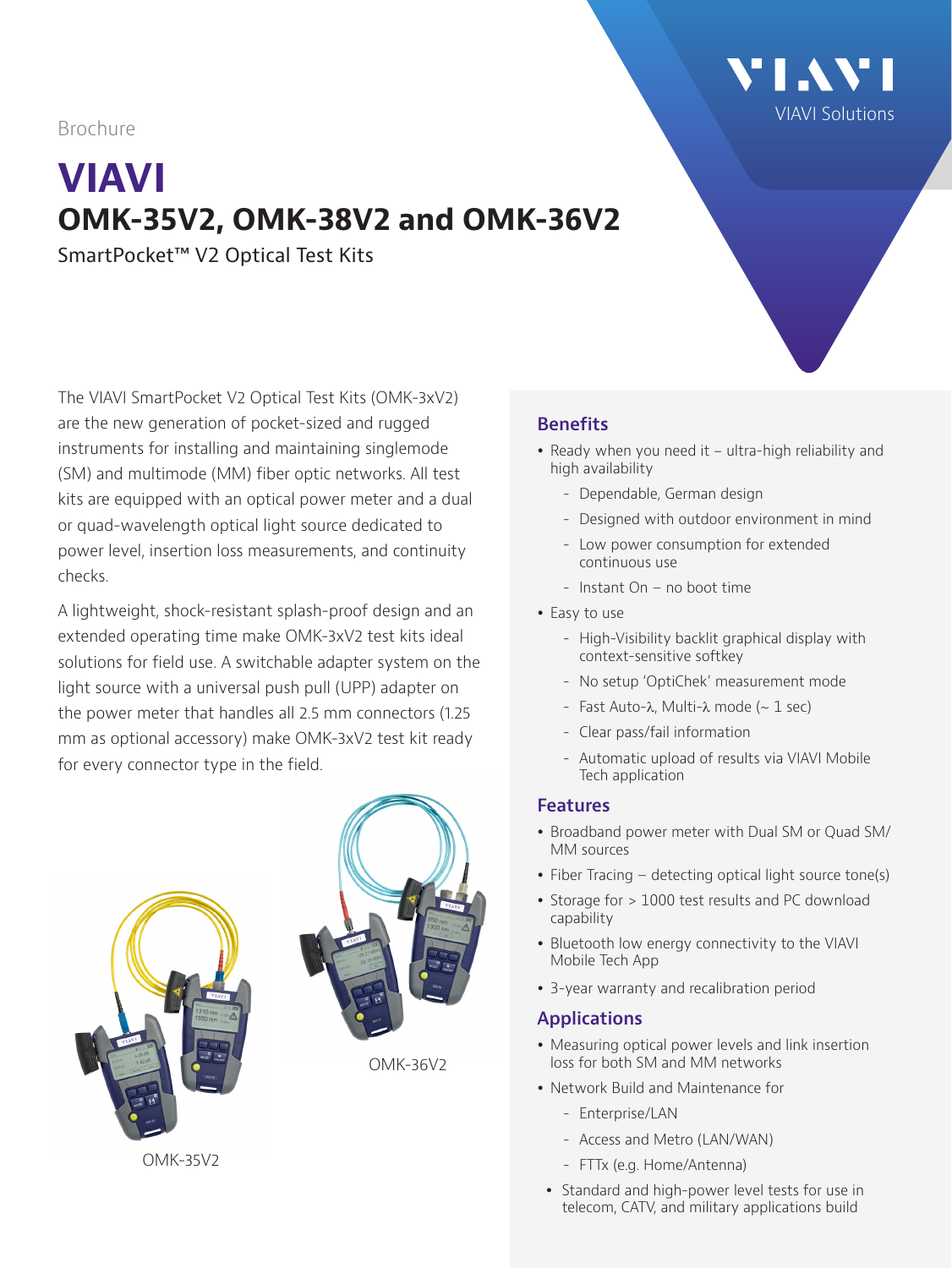

#### **Kits:**

- The OMK-35 V2 is a SM kit with an OLS-35V2 and an OLP-35V2 for Telecom applications.
- The OMK-38 V2 is a high power SM kit with an OLS-35V2 and an OLP-38V2 for CATV and amplified DWDM applications up to +26 dBm.
- The OMK-36V2 is a quad SM/MM kit with an OLS-36V2 and an OLP-35V2 for Enterprise LAN/WAN applications.

All Optical Test Kits include accessories: soft case, neck streps, bag, dry AA-batteries, universal AC power adapter, quick start guide, switchable optical adapter FC.

#### **Instant On – Easy to use - Good to go in no time**

Instant on means SmartPocket V2 is ready as soon as you are, no waiting for an instrument to boot up, it's there the instant you need it. A high visibility back-lit display makes SmartPocket V2 usable in all lighting conditions indoors and outdoors, and combined with the super simple user navigation plus universal optical connector test port with Auto-λ, Multi-λ and OptiChek modes means you can close out more jobs per day.

#### **OptiChek Mode**

A broadband power meter that does not require wavelength configuration! Ideal for situations where you do not know the exact service wavelength in use or for a basic quick check to determine if a fiber is lit and power level is in the predicted/expected range. Just turn it on, connect, and take the measurement.\*

<sup>\*</sup> Increased uncertainty (to approximately +/- 1dB) is traded for speed and simplicity when you just want a quick confirmation of power with no thresholding, for Singlemode only: (1260nm to 1650nm).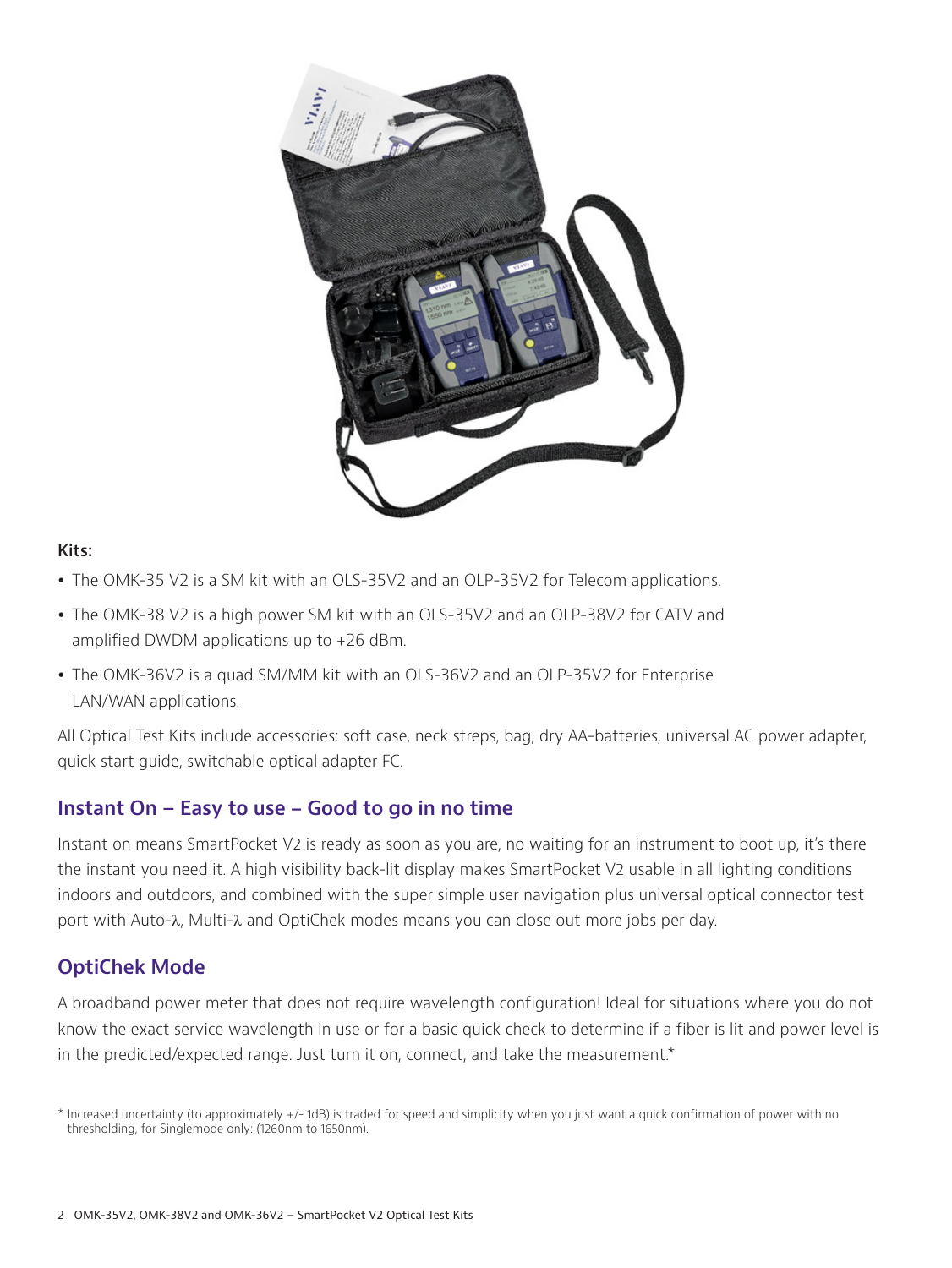#### **Auto-**λ**, Multi-**λ **Mode**

When SmartPocket V2 Broadband PMs are used in combination with SmartPocket V2 OLS, the new super-fast Auto-λ mode reduces the time to measure up to 3 wavelengths on the same fiber to less than a second. Delivering lightning-fast, error free, multi-λ loss testing saves time when testing and becomes critical to getting jobs finished and links delivered on time especially when working in high fiber-count environments. Plus, with a single button push results are saved and ready for upload to the cloud via the Mobile Tech App.



#### **Robust and ready for field use**

One of the key issues for optical field equipment is the risk of damage to the optical test port, this port has to be free of dirt and damage (e.g. scratches) in order to perform as required (according to specs). All it takes is a small piece of dust of dirt to be accidentally trapped and crushed when a fiber connection is made to damage the test port. The non-contact and easy clean approach with the SmartPocket V2 power meters eliminates the risk of accidental test port damage. All SmartPocket V2 instruments come with integrated rubber 'bumpers' and recessed test port with a protective cap making it ready for use in the real world and able to survive the odd bump or knock.

#### **Superior Battery Life and powering options**

Taking measurements and performing that certification of a fiber install is the final step to closing out tasks while you are still on-site. Without test equipment powered and ready to go you run the risk of missing a deadline or having to make a site re-visit to finish a job. To avoid this the SmartPocket V2 offers a low power consumption design for extended continuous use and supports 4 way powering with field replaceable NiMH rechargeable, off the shelf alkaline batteries, AC powering and power over USB. Meaning that you will never be short of power for long or have to wait for unit batteries to recharge.

#### **Low Cost of Ownership**

3 years warranty and calibration interval means no extra annual charges and your equipment will meet requirements for reporting and certifying (i.e. to be in calibration).

#### **Test and Report Field Measurements**

VIAVI Smart Reporter reporting software lets users quickly and efficiently download test results data from the power meter's memory with just a few clicks. After it's downloaded, the software reporting functions let users generate and customize professional certification reports.

| VIAVI                                                                                                                                                                                               |                                                                                               | Report date: Thursday, January 14, 2021 |                |                          |              |                  |  |
|-----------------------------------------------------------------------------------------------------------------------------------------------------------------------------------------------------|-----------------------------------------------------------------------------------------------|-----------------------------------------|----------------|--------------------------|--------------|------------------|--|
|                                                                                                                                                                                                     | <b>Optichek Report - Sample 01</b>                                                            |                                         |                |                          |              |                  |  |
| <b>Technician Information</b>                                                                                                                                                                       |                                                                                               |                                         |                |                          |              |                  |  |
| Company Name: Technician AG<br>Technician Name: Mr. Technican<br>Address:<br>72764<br><b>Postal Code:</b><br>Reutlingen<br>City:<br>State:<br>Country:<br>Germany<br>0163438574<br>Phone:<br>Fmail: | <b>Technician Street</b><br>Baden-Württemberg<br>technician@office.com<br><b>Device Type:</b> | <b>OLP35SC/14</b>                       |                | <b>Calibration Date:</b> |              | 2021/JAN/12      |  |
|                                                                                                                                                                                                     | Serial Number:                                                                                | $A - 0443$                              |                | Software Version:        |              | 2333V01.00.00    |  |
|                                                                                                                                                                                                     | <b>Fiber</b><br>λ                                                                             | <b>Measurement results</b><br>Power     |                | Power                    | <b>Power</b> | <b>Reference</b> |  |
|                                                                                                                                                                                                     | <b>ID</b><br>fnm1                                                                             | <b>IdBm1</b>                            | <b>TuWatt1</b> |                          | <b>FdB1</b>  | [dBm]            |  |
|                                                                                                                                                                                                     | 2021-01-14T15:42:46 1310                                                                      |                                         |                |                          |              |                  |  |
|                                                                                                                                                                                                     | 2021-01-14T15:43:46 1310                                                                      |                                         |                |                          |              |                  |  |
|                                                                                                                                                                                                     | 2021-01-14T15:43:59 1310                                                                      |                                         |                | 11.22                    |              |                  |  |
|                                                                                                                                                                                                     | 2021-01-14T15:45:01 1490                                                                      |                                         |                |                          | $-19.80$     | 0.00             |  |
|                                                                                                                                                                                                     | Room-03, Fiber-001<br>1490                                                                    |                                         |                |                          | 36.15        | $-56.37$         |  |
|                                                                                                                                                                                                     | 1550<br>Room-03, Fiber-002                                                                    | $-22.86$                                |                |                          |              |                  |  |
|                                                                                                                                                                                                     | Room-03, Fiber-003<br>1550                                                                    | $-23.09$                                |                |                          |              |                  |  |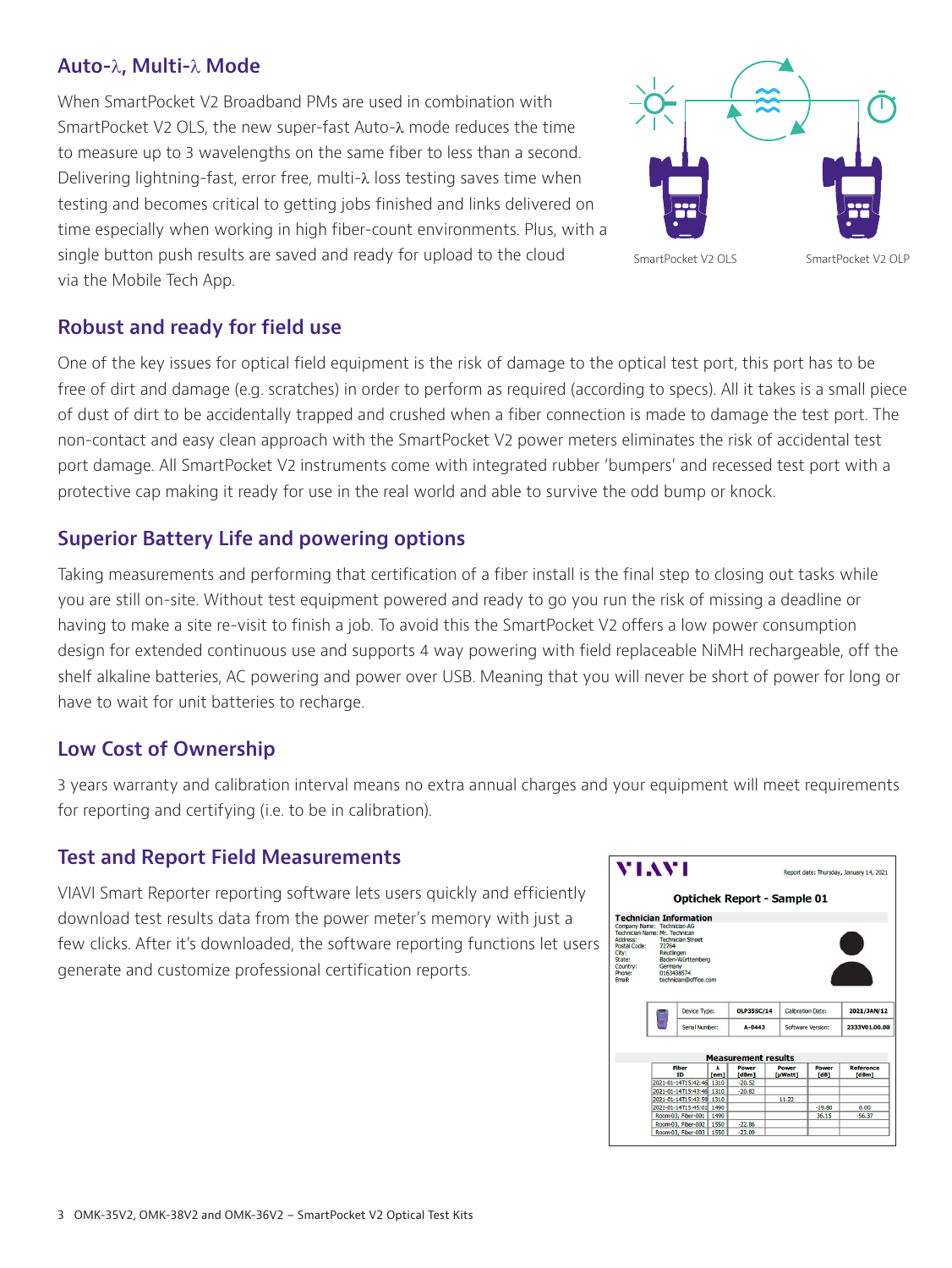### **Connected for superior workflow and reporting**

In today's world it is essential for techs and their instruments to be connected, not only to reduce manual effort and risk of mistakes but also to deliver seamless reporting. SmartPocket V2 is integrated with the VIAVI Mobile Tech App to ensure optimal workflow freeing up techs and contractors to get on with the assigned jobs rather than being slowed down with report generation and submission.

#### **Job Manager**

- Easily create job templates via Mobile Tech App
- Associate tests to specific workorder or job number
- Sequence of individual test tasks grouped together in a single job
- No need to type in settings or labels on the job site
- No more missed or invalid test results; launch, test and auto upload of results

# **Mobile Tech App**

- Mobile App available for iOS and Android
- Independent guest account and integrated StrataSync™ account operation
- Create and push job with label list to instrument, pull test results back to app
- Enriches test results with workflow audit details, geolocation data and time stamp
- Synchronization to StrataSync for results upload, firmware updates, asset and option management

Job Manager and Mobile Tech App are part of the StrataSync Test Process Automation Suite, a solution that empowers you to deploy test plan procedures to technicians to simplify and automate your network tests. Test Accurately in Half the Time to Boost Productivity.

## **Inspect Before You Connect (IBYC)**

Contamination is the number 1 reason for troubleshooting optical networks. Proactive inspection and cleaning of fiber connectors can prevent poor signal performance, equipment damage, and network downtime.